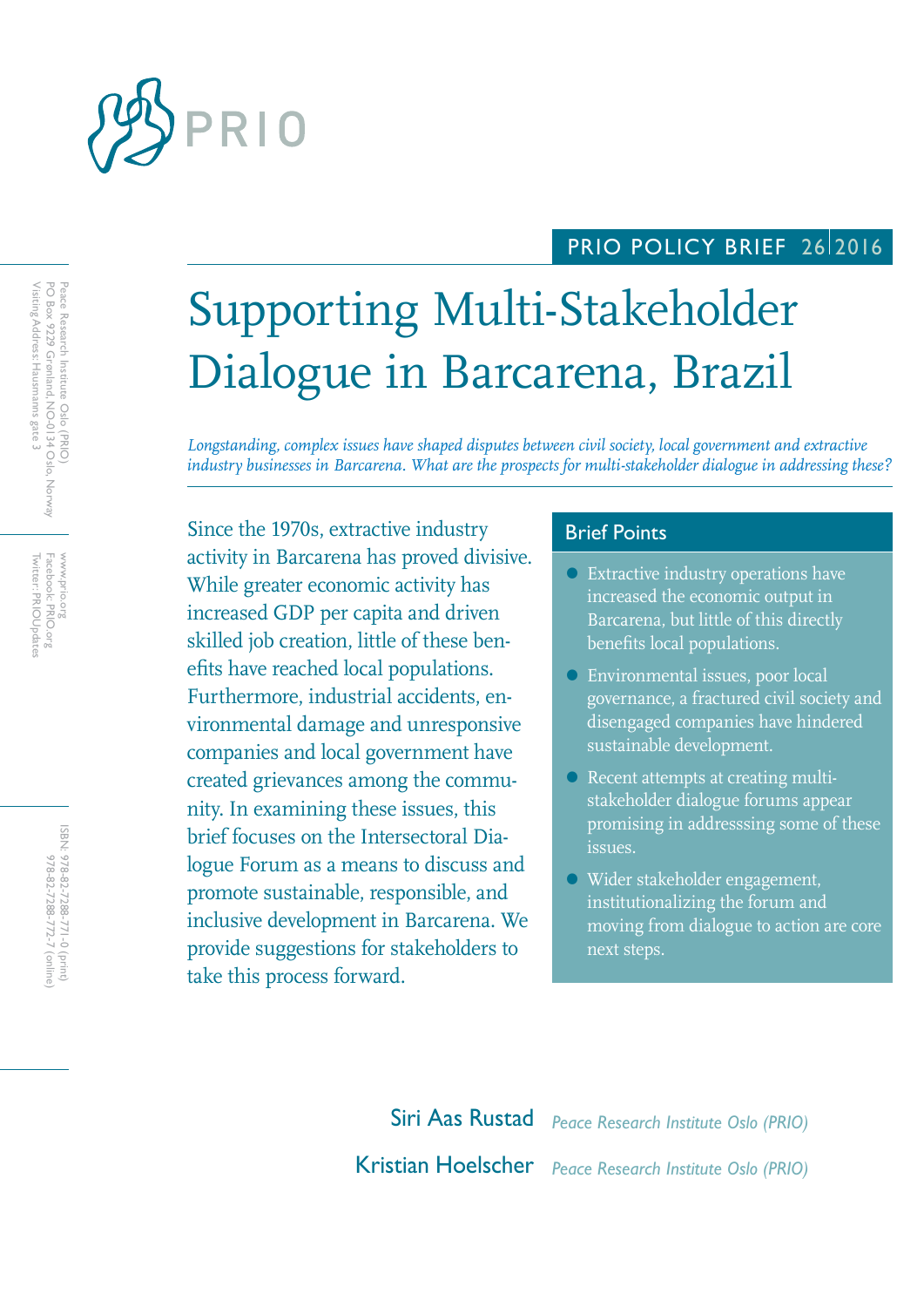#### **The Research Project**

This research project investigated the role that the extractive industry (EI) plays in the Barcarena municipality (population 115,000) in the Northern state of Pará in Brazil. It has a particular focus on the operations of Norsk Hydro, which has been the largest operator in Barcarena since 2011. The project has observed: (i) the interactions between civil society, EI companies and local government; (ii) conflicts between these actors, and; (iii) how these stakeholders can work together to improve prospects for sustainable development in the region.

Commencing in December 2014, the project was directed by Senior Researchers Siri Aas Rustad and Kristian Hoelscher from the Peace Research Institute Oslo (PRIO) in Norway, with Brazilian researcher and lawyer Giselle Hoover Silveira from Recife, Pernambuco.

The goals of the project have been to:

- **1.** Understand the economic, political, and social impacts on local communities in Barcarena related to operations of the extractive industry.
- **2.** Understand how companies and local governments have responded to these issues and promoted development in Barcarena in general.
- **3.** Understand the tensions and conflicts that exist between these three stakeholder groups.
- **4.** Observe the processes related to the Intersectoral Dialogue Forum (IDF) and how, where and to what extent it has been successful.
- **5.** Suggest possible ways that all stakeholders can promote sustainable, equitable development in Barcarena.

During four visits to Barcarena (June 2015, November 2015, April 2016, November 2016), we interacted with community leaders, local government officials, management and workers of Hydro and Alunorte, and researchers from UFPA Abaetatuba and Belém. We visited communities across Barcarena, interviewing over 100 people and surveying over 650 about their opinions of key local issues.



Figure 1: How good or bad do you consider these different public provisions?

#### **Key Stakeholders in Barcarena**

#### *Civil Society*

There are a large number of civil society organizations with different agendas, focusing on different neighborhoods, women's or youth interests, or trade unions or industry groups. Despite this, civil society is generally quite fractured, with residents often not aware of or not feeling represented by civil society organizations or community leaders. These factors make engaging with or acting as a unified civil society somewhat challenging. In addition, there is often a lack of trust between citizens and the civil society leaders, and between civil society leaders that are engaged in the IDF and those who are not.

#### *Local Government*

In Barcarena, local government is often perceived as ineffective in how it develops the municipality. As throughout Brazil, municipalities have the constitutional power to approve local laws, collect taxes and receive funds from the state, yet lack power to make many other types of decisions which are managed and provided at the state or federal level. This includes decisions related to the distribution of revenues from extractive industry activities, and how much remains in the municipality where extraction or processing occurred.

Among the population of Barcarena, there is generally limited trust in local government and poor perceptions of service delivery provided. Our survey reported that 90% of those interviewed had little or very little trust in local government; and Figure 1 shows the general dissatisfaction with public service provision.

#### *Extractive Industries*

Located adjacent to the capital Belém in the Northern state of Pará, Barcarena is situated on the Amazon River delta, and is served by strategically important road, rail and sea links. Due to deep-water port facilities, Barcarena has been an important site for the production and export of much of the world's bauxite and alumina, and Kaolinite. Given this, there are numerous extractive, refining, supplier and logistics companies operating in the municipality. In addition to mining operations, Barcarena is one of the busiest ports in Northern Brazil, with soya and cattle being major exports.

Mining activity in Barcarena began at the end of the 1970s. The Brazilian state-owned company Vale established the Albras plant in 1978, with the world's largest alumina refinery Alunorte following in 1995. In 2011, Norwegian company Hydro acquired majority stakes in Alunorte and Albras from Vale. This expansion of international extractive companies spurred the economic and physical growth of the region.

#### **The Intersectoral Dialogue Forum**

Despite Barcarena having the third highest GDP per capita in Pará state, environmental damage, poor governance and economic benefits not going to local populations are ongoing and important issues. Recognizing the challenges facing Barcarena, a dialogue was established in 2007 between the Pará State Public Prosecutor and leaders of several civil society organizations to find ways to address challenges EI operations had generated, particularly the disparities between the wealth created in the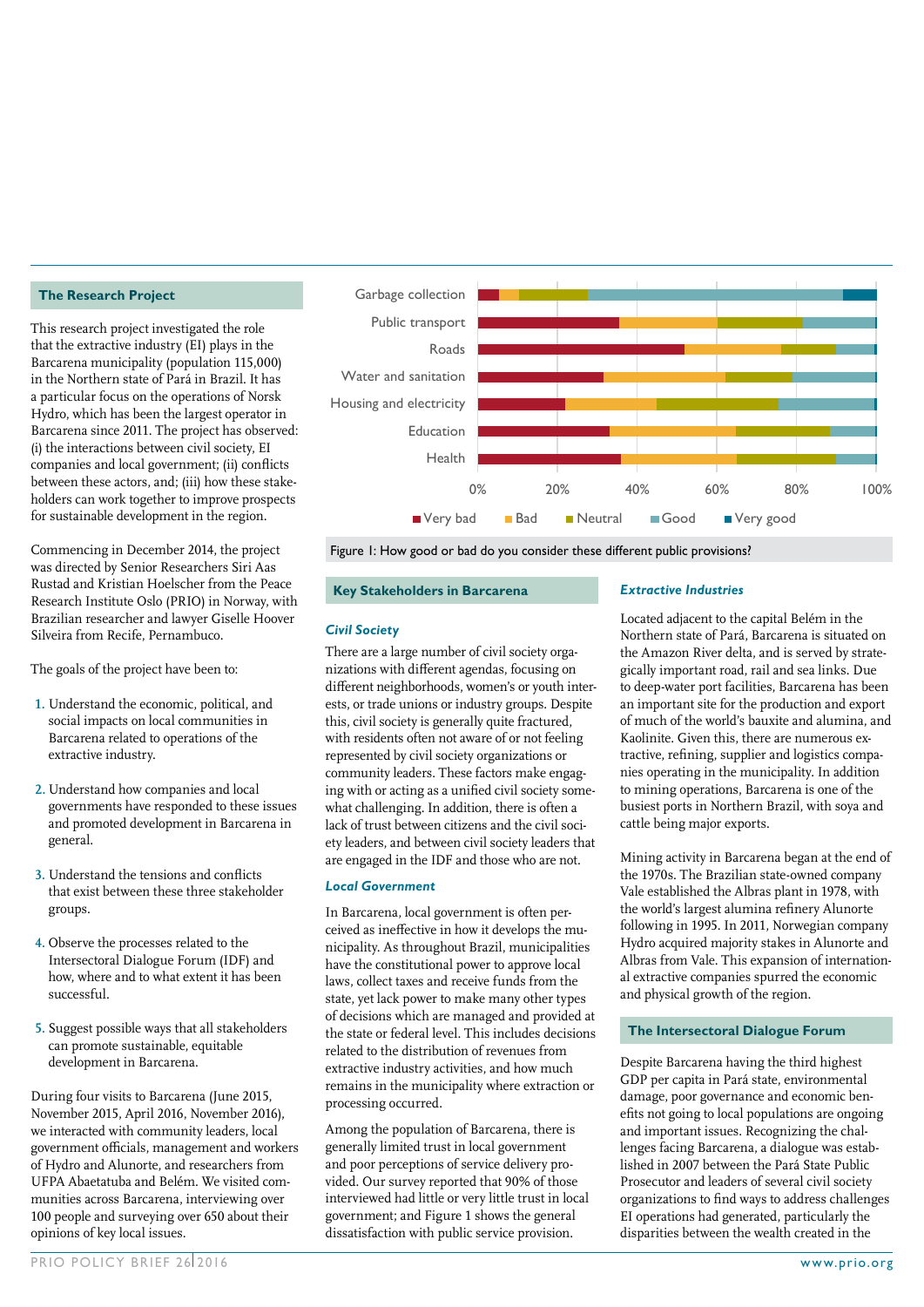municipality and the poor living conditions of the population.

As a result, the International Institute of Education in Brazil (IEB), together with the Norwegian Church Aid, established Barcarena's Social Capacity Project to strengthen the formal and informal associations affected by environmental disasters. The goal was to create a political space to build a progressive agenda where the responsibilities to address local challenges could be shared between companies, government and civil society.

In order to achieve the goal of a shared political space, it was important for the project to establish a common arena for dialogue between civil society, the extractive industry and the local government. In 2012 the process of establishing the IDF commenced, and in March 2014 the Forum was officially established.

Participants include representatives from different civil society groups and community leaders, members of local government agencies, and members of CSR department of Hydro, who remains the only extractive company in Barcarena who has joined the IDF.

#### **Core Challenges to Address**

Based on interviews, a survey and observations over the past two years, we have identified several core challenges to address to improve the situation in Barcarena.

- •Despite extractive industry activity, little of the revenues created are productively used in Barcarena to support the local population. This combined with disengaged local governance has seen inadequate public service delivery across the region.
- •This is exacerbated by issues of decision making and policy coordination over multiple levels of local, state and national government. It is often unclear who has the authority or responsibility to deliver particular services or provide public goods.
- •Civil society has long felt excluded in Barcarena, and there has been a lack of long-term, inclusive and participatory development planning. An important way forward is to find ways that a range of stakeholders can engage in developing

and working towards a long-term vision of Barcarena that includes all citizens.

- •Beyond just paying taxes and providing employment in the region, there are common perceptions that companies should be responsible for providing services that the government fails to provide. While companies cannot deliver what the government has a responsibility to offer, there is a need for companies to support local communities in a more meaningful way.
- •The legacies of environmental degradation and industrial accidents are key issues in the region. Even where companies are not themselves responsible for past accidents, there are strong perceptions that companies do not acknowledge the impact their activities have on the local environment.
- •The unequal power relations between local stakeholders are also a challenge, as companies and the local government represent stakeholders with greater capacity and influence than civil society.
- •In addition, other problems related to progress towards equitable, sustainable development include: legacies of disengaged or paternalistic attitudes of companies towards civil society; and limited trust among citizens towards the government, industry and civil society leaders.

#### **Observations from the Intersectoral Dialogue Forum**

From observing the development of the IDF over the past four years we outline here:

- **1.** The progress that has been made as part of the IDF.
- **2.** Some of the challenges that the IDF has encountered while establishing a dialogue between stakeholders related to communication, legitimacy, and equality.

#### *Progress*

- •The IDF has successfully established a regular, open, respectful communication between stakeholders and set out key issues to be addressed.
- •There is a clearer understanding of

shared concerns in Barcarena. Since early discussions about establishing the forum, the atmosphere has shifted from contentious to cooperative.

- $\bullet$  The forum has given civil soceity a less powerful stakeholder group – the opportunity to directly discuss concerns with extractive companies and government actors.
- •Although it has taken time, the forum is beginning to collectively participate in local policy discussions, especially inputs into urban and municipal plans.

#### *Challenges*

#### **Communication**

- •While progress has been made, maintaining dialogue between the stakeholders of the forum remains a challenge.
- •There is also limited awareness of the forum within civil society. Our survey shows only 18% of people surveyed were aware of the IDF.
- •There are challenges related to how the forum is viewed by different stakeholders. Civil society sees the forum as a means to effect change in Barcarena, whereas government officials and members of Hydro generally view it more as a place for discussion rather than action.
- •Civil society stakeholders often want change in the short term, especially around basic services and environmental damages. The local government and Hydro, however, generally see this as a long-term forum to discuss structural challenges in Barcarena and to find ways to fix these in the long term.

#### **Legitimacy**

- •A key challenge is creating and sustaining widespread buy-in to the forum.
- •In many cases there are highly committed individuals, but they may not necessarily hold the views or have the support of the larger organization, institution or community they represent.

#### **Equality of Stakeholders**

•The lack of power of civil society relative to extractive industry (i.e. Hydro) and the local government is a challenge.